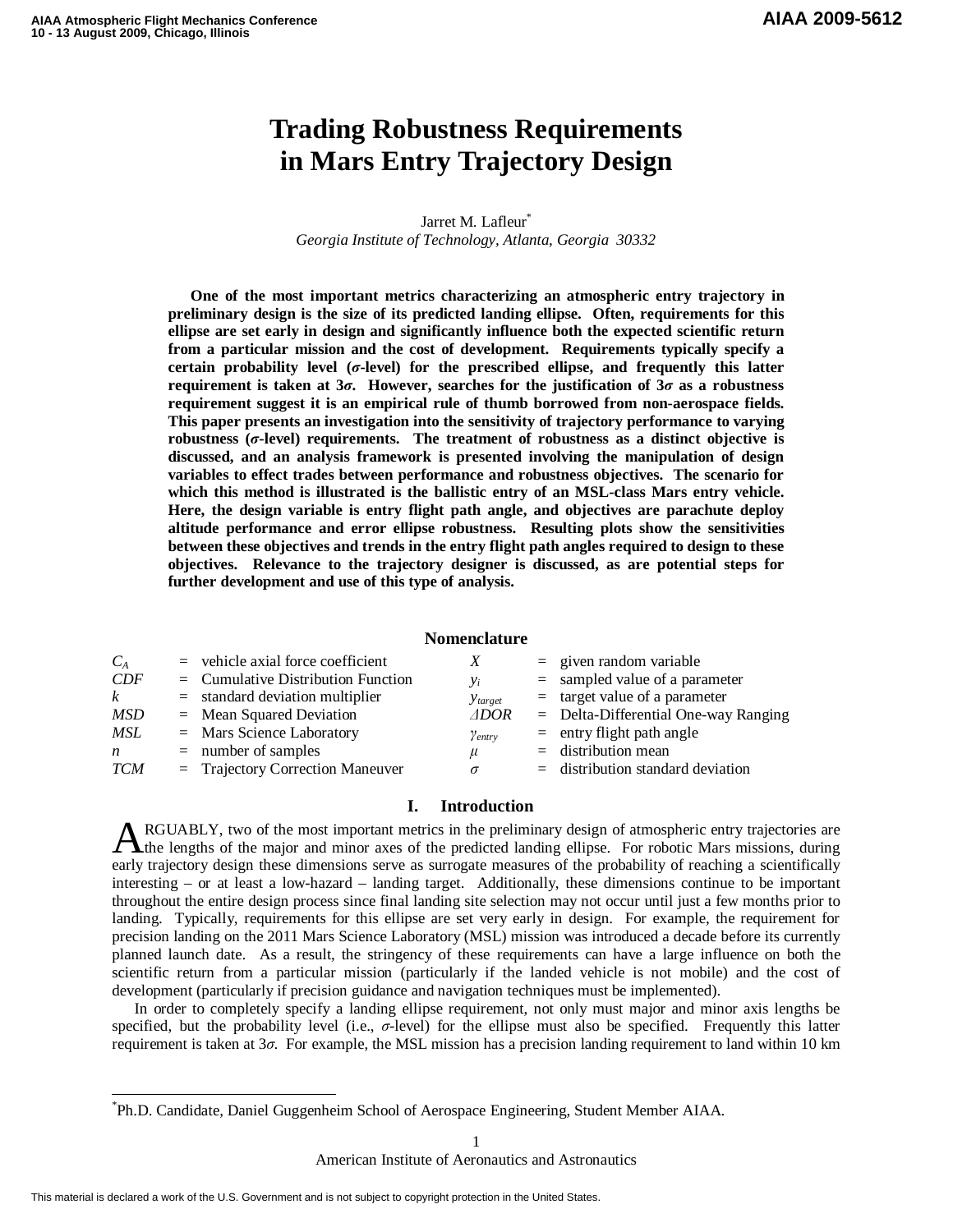of its target with a 99.87% (3 $\sigma$ ) probability.<sup>†,1</sup> While a physical reason may exist for the choice of range or axis length (e.g., limits on the rover's lifetime and ground range capability or, in future applications, the size of particular surface features or distances to pre-emplaced assets), it is unclear whether studies have been performed to assess the sensitivity of mission performance metrics to more or less stringent probability levels (i.e., lower or higher levels of risk in reaching the desired target). That is, the question exists, "What performance benefits could be realized by designing the error ellipse at, for example,  $2.9\sigma$  or  $3.1\sigma$  instead of  $3\sigma$ ?"

The objectives of this paper are to introduce this notion of robustness as simply another variable in the design of entry trajectories and to provide a practical example illustrating how this objective could be traded against other performance metrics.

## **A. Why 3**σ**?**

1

The popularity of  $3\sigma$  as a trajectory robustness goal is difficult to trace, and the simplicity of this number suggests that it has developed as a rule of thumb rather than through rigorous analysis. Evidence in the literature supports the hypothesis that the  $3\sigma$  goal is largely an empirical one.

One potential source for the popularity of the  $3\sigma$  goal is the well-known " $3\sigma$  Rule" in statistics. This rule, which was initially empirical, states that Eq. (1) holds "for the overwhelming majority of commonly encountered random variables *X*".<sup>2</sup> The Vysočanskiĭ-Petunin inequality<sup>2</sup> generalizes this for any unimodal distribution via Eq. (2) (see also Fig. 1).<sup> $\ddagger$ </sup> If  $k = 3$  is inserted into Eq. (2), it can be seen that drawing  $3\sigma$ limits about any unimodal distribution will at most exclude 4/81 (4.94%) of the potential values of *x*. The significance of 5% is attributed to the fact that this percentile is widely used in applied science fields such as biology and medicine.<sup>2</sup>



**Figure 1. Worst-case cumulative probabilities (see Eq. (2)) for unimodal distributions.** 

$$
P(|X - \mu| \ge 3\sigma) \le 0.05\tag{1}
$$

$$
P(|X - \mu| \ge k\sigma) \le \frac{4}{9} \frac{1}{k^2}
$$
 (2)

Another potential – and perhaps more likely – origin of the  $3\sigma$  goal lies in the field of quality engineering and the seminal work of Drs. Walter Shewhart and W. Edwards Deming. In 1931, Shewhart suggested the use of 3σ control limits as a way of economically selecting failed instances of a given process for examination.<sup>3</sup> For example, control charts are graphical methods of representing statistical data on the performance of a given process.<sup>4,5,6</sup> Users of control charts typically set upper and lower control limits that are three standard deviations from the mean of the data and use these limits to identify cases which may have resulted from special causes (as opposed to common causes) of variation. Identifying these special causes allows a decision-maker to take action to remove such outliers from future operations of the process. In this context, control limits that are too stringent (i.e. at low  $\sigma$ -levels) simultaneously allow large numbers of special causes to be identified and incur a high cost in terms of the resources required to investigate each outlier. Shewhart noted that, from experience, choosing  $3\sigma$  control limit provides an economic balance between the value gained from investigating outliers and the cost of conducting the investigation. It is difficult to justify, however, that this balance would not be scenario-dependent (e.g. in scenarios where

<sup>&</sup>lt;sup>†</sup> Because the required MSL landing ellipse is actually circular, the  $3\sigma$  requirement is implemented in terms of distance from the target site, resulting in a 99.87% definition of  $3\sigma$  (under the assumption that the data is normally distributed) instead of the 98.89% definition associated with  $3\sigma$  for a bivariate normal distribution.

<sup>‡</sup> The Vysočanskiĭ-Petunin inequality, which is true only for a unimodal distribution (i.e., a distribution with a single mode, or peak), is a more restrictive version of the better-known Chebyshev inequality.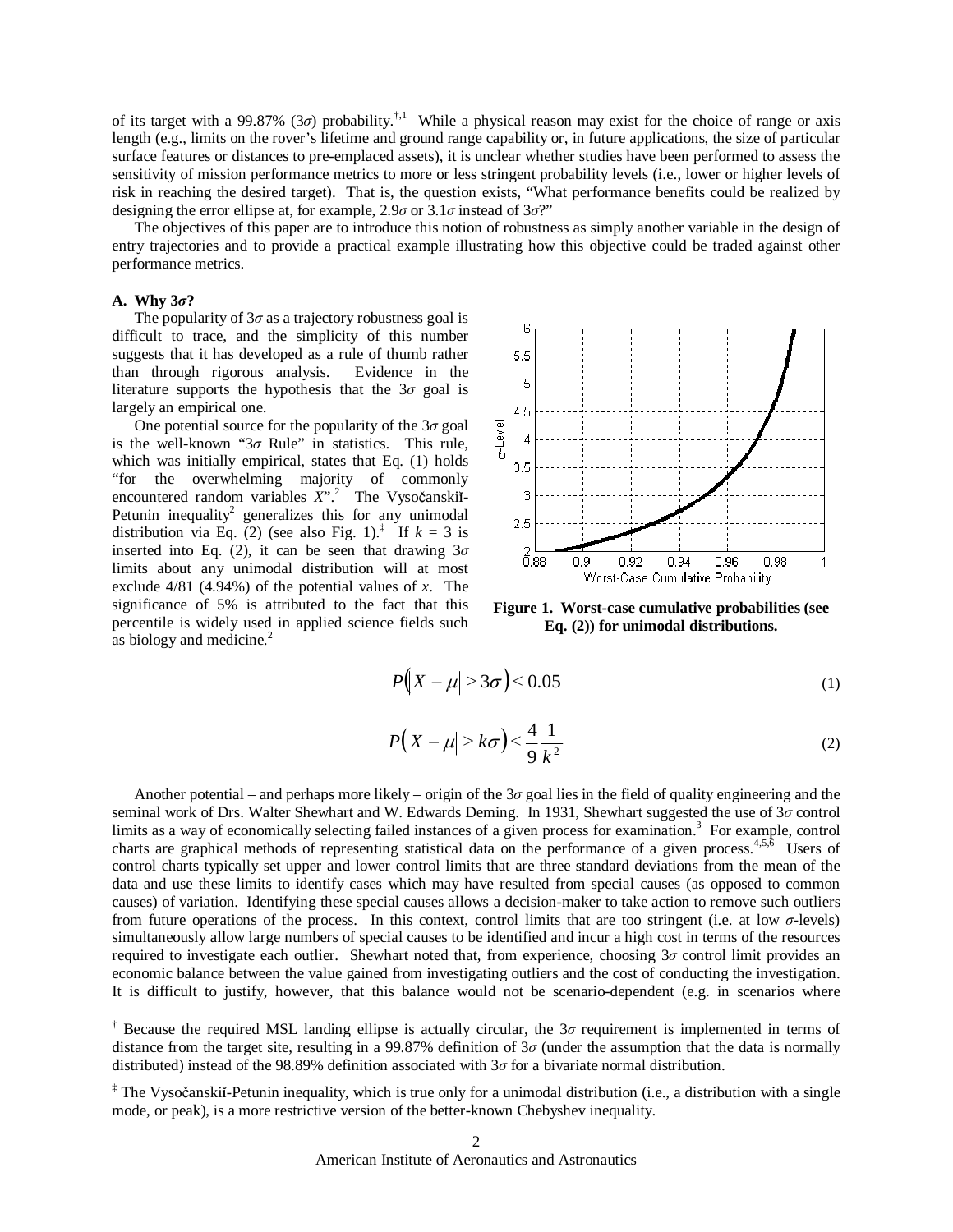investigations are inexpensive, lower σ-levels might be easily justified). Even as Shewhart wrote, "Obviously, the basis for such limits must be, in the last analysis, empirical."<sup>3</sup>

In summary, the author has not been successful at finding any rigorous justification for using  $3\sigma$  performance as a strict statistical indicator. The popular statistical "3 $\sigma$  Rule" only guarantees that the conversion from 3 $\sigma$  to percentage probability will not result in probabilities less than 95.06% for any unimodal distribution. It should be emphasized that this conversion from  $\sigma$ -level to a worst-case probability can be performed for any given  $\sigma$ -level (not just 3 $\sigma$ , e.g., see Fig. 1).<sup>§</sup> The field of quality engineering uses 3 $\sigma$  as an empirical economic guideline by which to decide whether to investigate outliers in an existing process, which has little relationship to the use of  $3\sigma$  as a trajectory design requirement.

## **B. Robustness as an Objective**

The basic notion that this paper highlights is the treatment of robustness as a distinct objective rather than a constraint or a component of a weighted "macro" objective. An example of the former would be a rigid requirement for a trajectory's  $3\sigma$  error ellipse major axis to be smaller than a given length. The disadvantage to this approach is that it permits no trades to be made on whether  $3\sigma$  is a reasonable robustness goal for the given ellipse length. An example of the latter is Taguchi's mean squared deviation  $(MSD)$ .<sup>7</sup> As shown in Eq. (3), MSD combines the variance (i.e. robustness) of a distribution with its mean (i.e. average performance) into a single metric to be minimized for a given problem. Thus, the two objectives of robustness and performance are implicitly weighted within the MSD metric.

$$
MSD = \frac{1}{n} \sum_{i}^{n} (y_i - y_{\text{target}})^2 = \sigma^2 + (\overline{y} - y_{\text{target}})^2
$$
 (3)

A simple example of performance vs. robustness trades can be easily visualized in the cumulative distribution function (CDF) for a given Mars entry trajectory Monte Carlo simulation. As shown in Fig. 2, parachute deploy altitudes in this simulation range from 5.3 km to 6.8 km. Often, and particularly in scenarios where high-altitude landing sites or high-ballistic-coefficient, low-lift-to-drag vehicles are involved, it is desirable to deploy the vehicle's supersonic parachute as high as possible. Thus, in Fig. 2, the left tail of the distribution is much more preferable than the right tail, and for performance purposes when interacting with other disciplines, a designer would prefer to quote altitudes as high as possible without making large compromises in risk (i.e., the chance that his quoted altitude will be too high). Figure 2 can be helpful because the presence of steep slopes indicates that a small sacrifice in risk can allow one to quote much higher deploy altitudes. Shallow slopes indicate that a large gain can be made in certainty with only a small sacrifice in quoted altitude.



**Figure 2. CDF for a sample Mars trajectory Parachute Deploy Altitude.** 

In fact, as can be more clearly seen in Fig. 3, steep slopes exist as the quoted percentile approaches 100%. Parachute deploy altitude at the  $2\sigma$  level (97.72%) is 5.50 km, while it is 5.40 at the  $3\sigma$  level (99.87%). Thus, in this region, every 0.1σ sacrificed results in approximately 10 m of altitude gain. Knowledge such as this can allow the trajectory designer to make more informed decisions on the level of risk and performance to which a quoted trajectory should be designed.

It should be emphasized that this example is very simple (executing it is trivial if Monte Carlo data is available) and is meant as an introduction to the concept of robustness as a distinct objective. The body of this paper focuses on a more complex multiobjective problem where parachute deploy altitude (performance) is traded against the deploy location error ellipse (robustness). Moreover, decisions on these robustness and performance trades govern the values that design variables will take (such as entry flight path angles and bank angle profiles).

 § For example, if a guaranteed 97% probability is sought, Eq. (2) indicates that 3.85σ is an appropriate sigma-level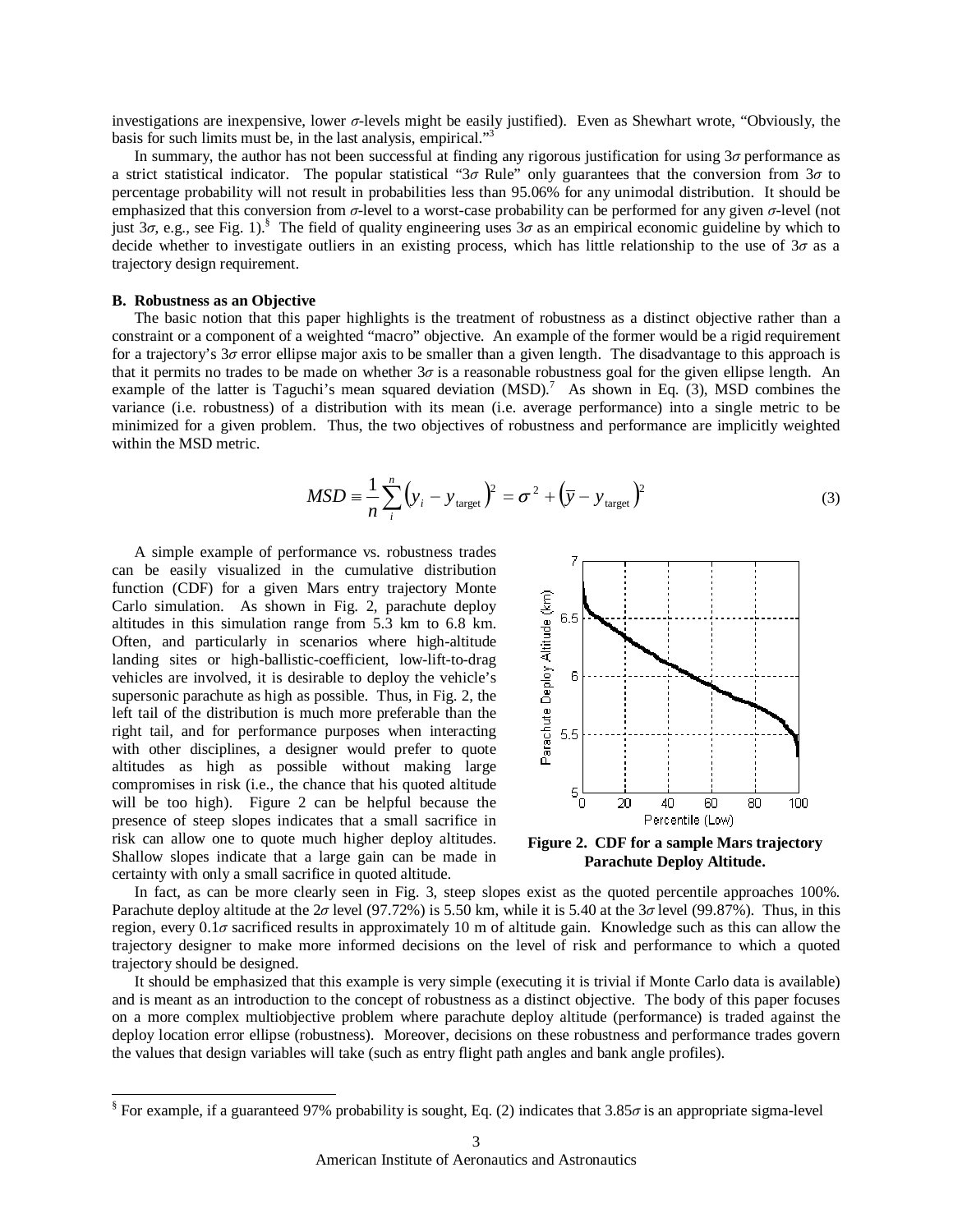

**Figure 3. Magnified versions of Figure 1 in terms of Percentile (left) and** σ **Level (right).**  *Note that the blue line represents the 2*σ *level in both plots, and the red line represents 3*σ*.*

## **II. Data Analysis Method**

#### **A. Analysis Process**

-

Figure 4 shows the distinctions between input and output variables in a generic Monte Carlo simulation. Typically, inputs include design variables that the user can choose in advance\*\* as well as dispersion variables that account for various uncertainties (often these uncertainties are in external factors, such as a vehicle's operating environment). Outputs of interest are the distributions on variables that define the fitness of a given design, or how well the design fulfills its objectives.

If it is assumed that the input dispersions are properties of the operating environment which are not controllable by the designer, then the question for the designer that remains is of how to choose the design variables such that an "optimal" set of output distributions results. Even if only one objective output exists, this is a difficult problem to solve since optimality involves trading the objectives of the mean or average of the distribution (i.e., its representative performance) and its variance (i.e., a measure of its robustness).<sup>††</sup> This problem becomes even more difficult when multiple objective outputs exist.

Figure 5 shows the generic process in Fig. 4 applied to the example ballistic Mars entry problem used for the rest of this paper. In this case, selection of entry flight path angle has implications on the distributions for both parachute deployment location and parachute deployment altitude (both with respect to the Martian surface). From the trajectory designer's perspective, these are perhaps the two most important metrics characterizing the overall performance of a Mars entry trajectory.<sup>‡‡</sup> Since landing site selection typically does not occur until very late in design (in fact, often after launch), the mean of the parachute deployment location distribution (which is a bivariate error ellipse) is not as important as the variance. As illustrated in Fig. 6, this leaves three metrics to trade: parachute deployment location robustness, parachute deployment altitude performance, and parachute deployment altitude robustness. An important altitude-related parameter is altitude performance since change in the entry flight path angle design variable produces competing effects. That is, a steeper entry flight path angle for a ballistic entry lowers the Mach-triggered parachute deployment altitude but reduces landing ellipse size. Furthermore, it is desirable to have a high parachute deployment altitude in order to maximize the amount of accessible surface area

<sup>\*\*</sup> In an ideal scenario, the user would be able to set these parameters in advance with zero uncertainty. However, it may be that only a central tendency (e.g. the median) of the design variable may be set in advance. If this is the case, the design variable would refer to the setting of the central tendency, over which the user has direct control.

<sup>&</sup>lt;sup>††</sup> When more than one objective is involved, optimality has little meaning unless weights on the objectives are defined. In general, only the recognition of Pareto-optimal (non-dominated) designs can be accomplished.

<sup>&</sup>lt;sup>##</sup> Note, however, that these are not the only performance metrics of interest. For example, maximum heat rate and heat load are also important and in some cases can be trajectory design drivers.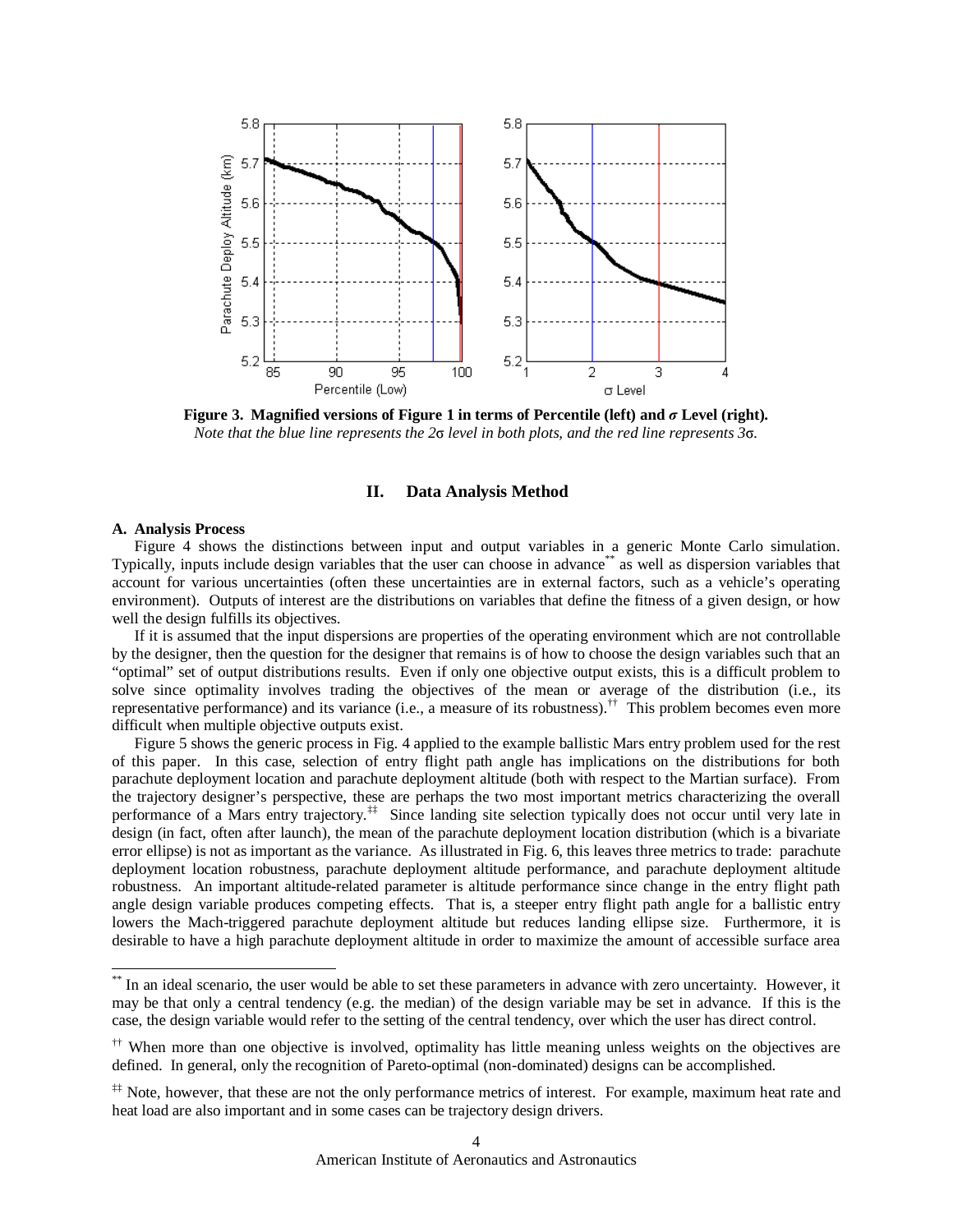and to provide timeline margin. Thus, although other trades can be made, consideration is currently only given in this paper to the key trade between parachute deployment location robustness and altitude performance.

Figure 7 shows the basic process to properly evaluate the desired location robustness vs. altitude performance trade. The process begins with previously-executed sets of Monte Carlo runs at varying entry flight path angle (γ*entry*).<sup>8</sup> Each Monte Carlo set contains 1001 runs, and sets exist for 11 different entry flight path angles (resulting in just over 11,000 trajectory runs for this analysis). Recall that the flight path angle distinction is important because this is the design variable for this problem, as indicated in Fig. 5. The output of the process is the best altitude performance attainable as a function of design  $\sigma$ -levels at a given (e.g., 30 km) major axis requirement. The term "best" is used to describe the altitude performance because entry flight path angle is left as a free parameter via which altitude may be maximized (as long as the major axis requirement is not violated). This process is divided into three basic steps as indicated on Fig. 7:

- **1. Raw Data Generation.** In the first step, the raw trajectory data for each run is processed such that the vehicle state (in particular, latitude, longitude, and altitude) at the parachute deployment condition is extracted.
- **2. Data Extraction as a Function of Design Variable(s).** In the second step, robustness and performance data are computed as a function of entry flight path angle (the design variable for this problem). For a 1001-run data set at a given entry flight path angle, the error ellipse major axis length is first computed over a range of  $\sigma$ -levels. Next, the altitude performance is computed for that data set. Since an altitude distribution exists, altitude performance can in principle be quoted at any desired percentile level. Because here the central tendency of the altitude distribution is desired, the  $50<sup>th</sup>$  percentile (median) altitude is quoted, although plots will be shown later in this paper of the  $0.13<sup>th</sup>$  percentile low altitude as well.
- **3. Data Extraction in the Objective Space.** In the third and final step, the data from the second step are used as a basis for interpolation for the final plots in the performance vs. robustness space. For each σ-level from Step 2 (i.e., each row of the table in Fig. 7), a value of the γ*entry* design variable is selected to provide the best possible quoted altitude (i.e., the last row in Fig. 7) subject to an ellipse length constraint (e.g., 30 km). Thus, the last two columns of Fig. 7 are generated. The left column shows the best quoted altitude that can be achieved for a given σ-level, and the right column shows the value of the γ*entry* design variable that the designer must select to allow achieve this. These data are the subject of the remainder of this paper.



# **Design Variables**

**Figure 4. Definition of Monte Carlo input and output terms.**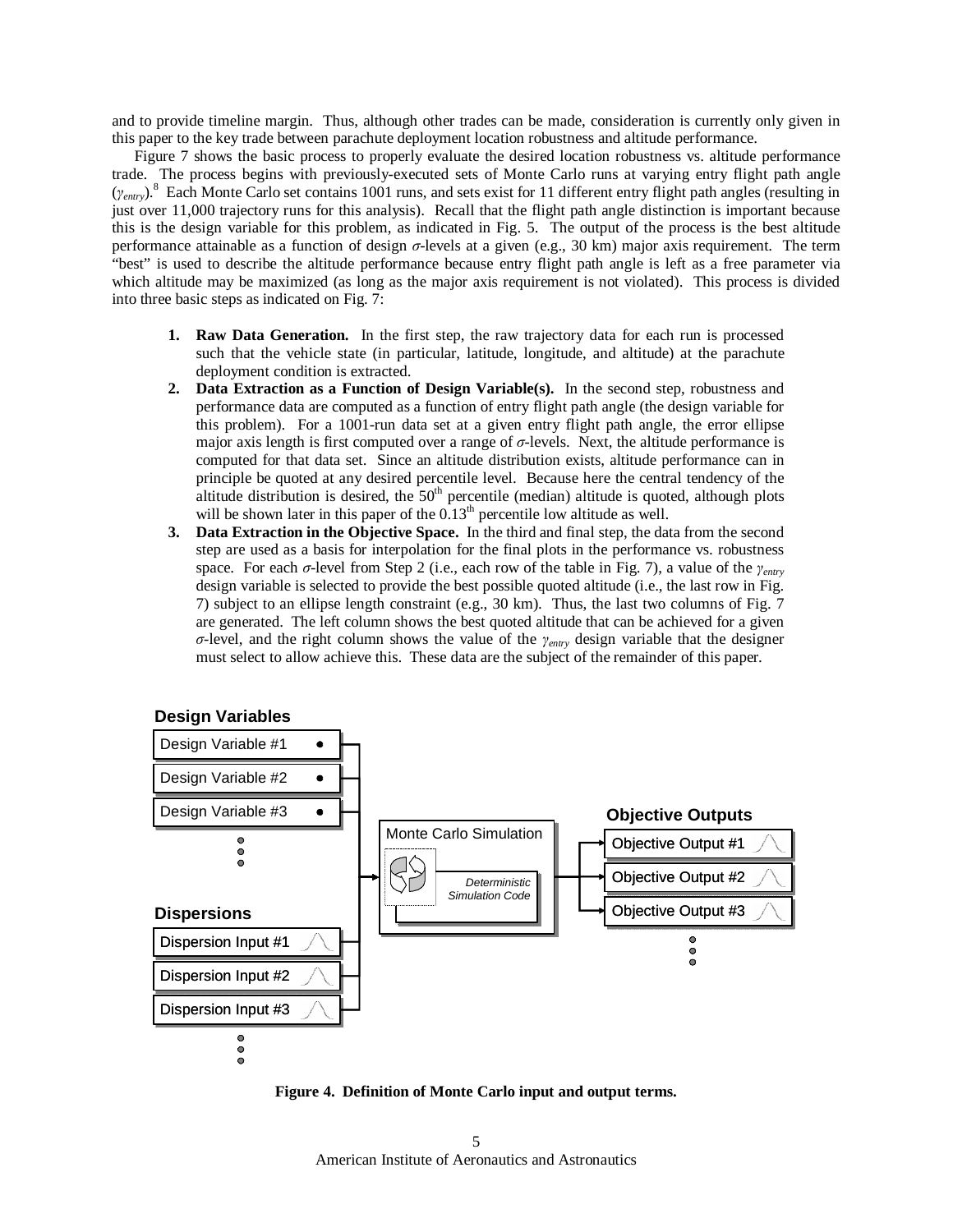# **Design Variables**



**Figure 5. Definition of Monte Carlo input and output terms in the context of this study.** 



**Figure 6. Possible combinations of two-objective trades in the context of this study's setup.** 



**Figure 7. Data Processing and Analysis Procedure for this study.**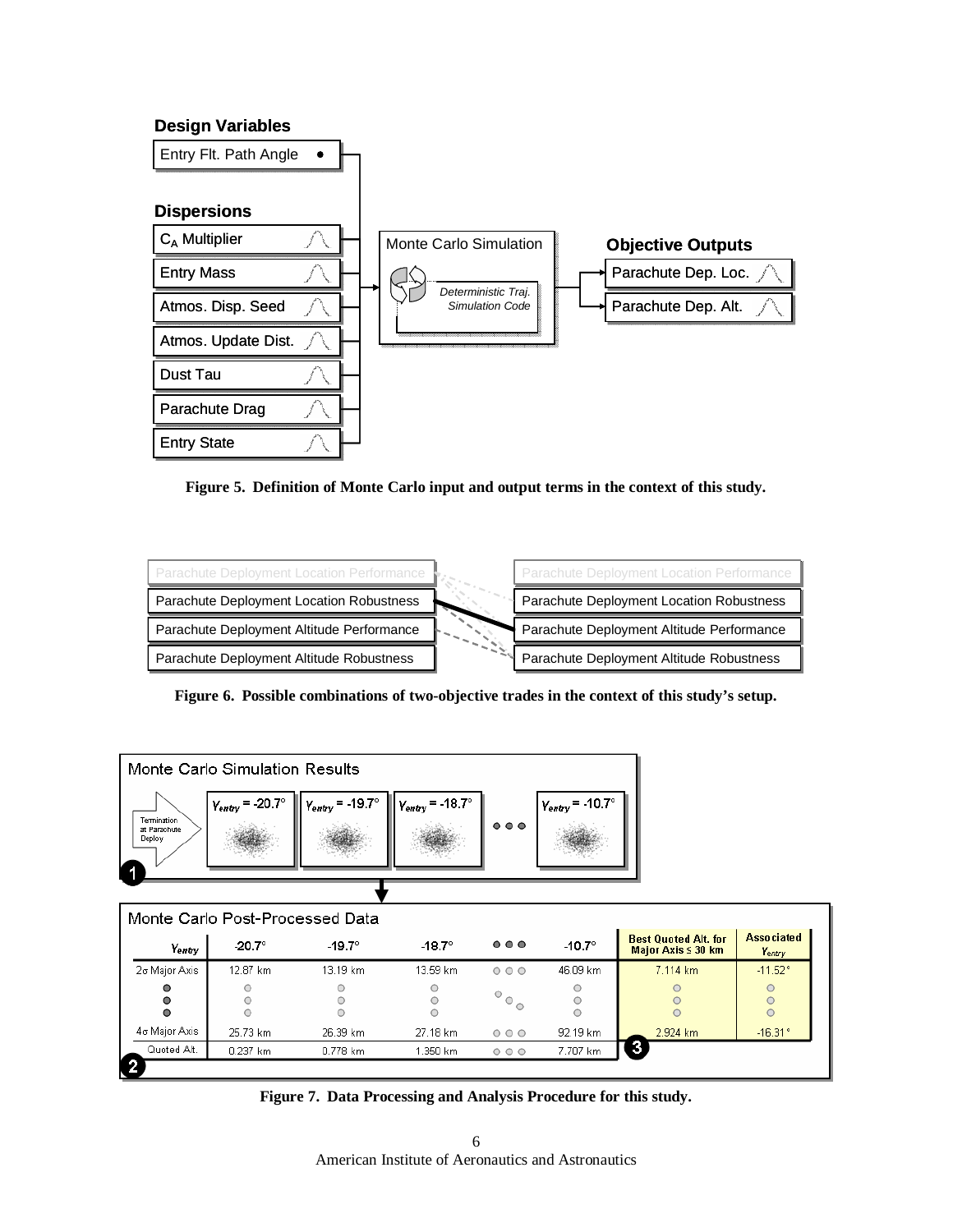## **B. Scenario Definition**

For convenience in conducting this study, raw Monte Carlo data is taken from a previous study of the ballistic entry, descent, and landing of an MSL-class vehicle.<sup>8</sup> The nominal entry mass is 2196 kg, and the hypersonic ballistic coefficient is 84 kg/m². Entry is assumed to occur on July 26, 2010 at -40.6° latitude and -62.9° longitude. The nominal initial state at entry is at an altitude of 120 km with a relative velocity of 5.39 km/s and relative azimuth of 73.5°. Dispersed inputs are indicated by Fig. 5, and details on dispersion ranges can be found in Ref. 8. For example, the atmospheric dust tau dispersion is modeled as uniform between 0.1 and 0.9. Also, the entry state dispersion is modeled from NASA Jet Propulsion Laboratory entry state covariance assuming that state-of-the-art delta differential one-way ranging (∆DOR) is used and that the fifth trajectory correction maneuver (TCM-5) has been performed. As a result, the  $3\sigma$  entry flight path angle uncertainty is 0.1°. This uncertainty is taken to be the same regardless of the nominal entry flight path angle (the design variable in the present study). Note also that all flight path angles referenced in this paper refer to relative (not inertial) flight path angles. Additional details on simulation setup parameters can be found in Ref. 8.

## **III. Results and Discussion**

## **A. Primary (50th Percentile) Altitude Plots**

The result of plotting the data from Step 3 in the data processing procedure described earlier (and in Fig. 7) is shown in the six plots in Fig. 8 below. The first row of plots in Fig. 8 show the median altitude as a function of the robustness required of the parachute deploy ellipse major axis. The second row of Fig. 8 shows the derivative of the first row of curves, and the third row shows the entry flight path angle selections that allowed the altitudes in the first row to be achieved. The left plot in each row shows this median altitude as a function of  $\sigma$ -level, while the right plot shows this median altitude as a function of percentile.<sup>§§</sup> In all plots, the  $3\sigma$  robustness level is denoted by a vertical red line. Note that the 30 km major axis requirement suggested by Figure 7 is represented by the cyan curve; other notional requirements (which might be considered as allowable depending on, for example, rover ground range abilities) are shown by additional curves. A discussion of these plots follows.

#### *1. Altitude Performance Plots*

The first row of plots is perhaps the most important because it shows the fundamental trade that exists between designing the trajectory for error ellipse robustness and designing it for altitude performance. For a given ellipse length, median altitude performance decreases with increasing robustness requirements as expected. For a 30 km ellipse length requirement (e.g., if a rover were designed to have a maximum ground range of 15 km), the difference between designing for  $2.5\sigma$  (95.61%) and  $3.0\sigma$  (98.89%) is a decrease in median parachute deploy altitude by 930 m. Thus, in this example, a 3% increase in the risk of falling outside the 30 km ellipse results in a 16% gain in parachute deploy altitude. This illustrates how plots such as in Fig. 8 may be used to trade altitude performance with error ellipse robustness.

Also regarding the first row of Fig. 8, an interesting note to make is that, because of the nonlinear relationship between  $\sigma$ -level and percentile, curves take a very different shape when plotted against  $\sigma$ -level compared to when plotted against percentile (despite the fact that the same data is plotted). In particular, the near-vertical slopes near the 100% robustness requirement show that large penalties in altitude occur as the parachute deploy location success requirement approaches 100%. Conversely, the shallower slopes at lower percentiles indicate that large increases in robustness are possible with little penalty in parachute deploy altitude.

#### *2. Altitude Performance Derivative Plots*

 $\overline{a}$ 

The second row of plots shows the derivatives of the first row. These plots are of interest because they directly show the sensitivities of altitude to small changes in error ellipse robustness requirements. For example, it can be seen in the left plot of the second row that for a 30 km ellipse length requirement, small deviations about a  $3\sigma$ requirement result in 2.15 km of altitude for every  $1\sigma$  of relaxation in error ellipse robustness (or, more conceptually accurate, 215 m of altitude for every 0.1σ of relaxation in error ellipse robustness). The right plot of the second row shows that for a 30 km ellipse length requirement, small deviations about a 3σ (98.89%) requirement result in 640 m of altitude for every 1% of relaxation in error ellipse robustness.

Of particular interest in these plots is the fact that these derivatives become larger in magnitude as the parachute deploy location success requirement approaches 100%. In fact, the derivatives with respect to percentile appear to

<sup>§§</sup> Note that the percentile shown is converted from the  $\sigma$ -level assuming bivariate normally-distributed data.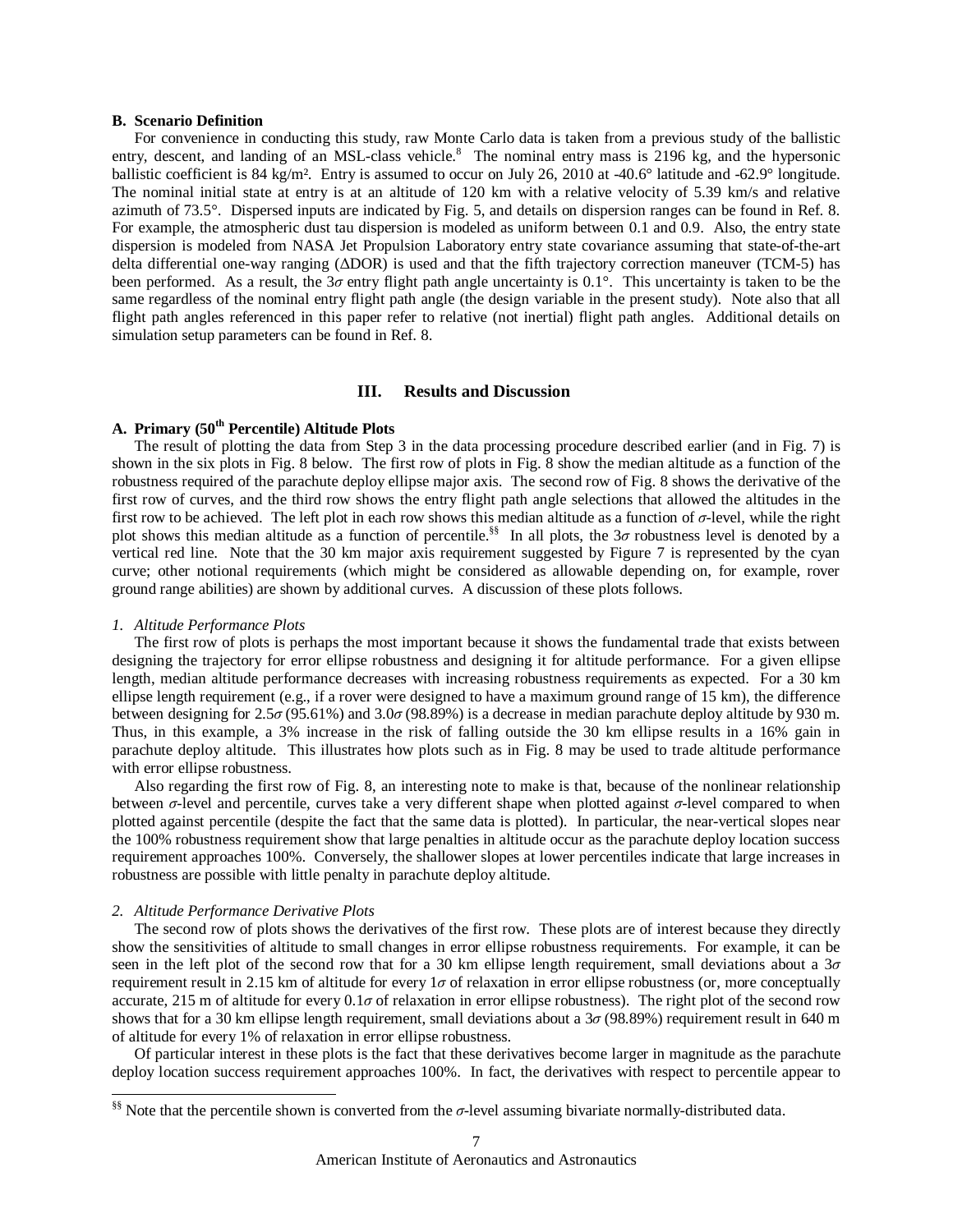



*Each row of plots shows identical data; the left column shows data as a function of robustness expressed in* σ*-levels, while the right column shows the same data expressed as a function of robustness in terms of percentile. The first row shows the performance vs. robustness trade, and the second row shows the derivative of this. The third row shows the entry flight path angle (design variable) required to achieve the altitude given in the first row.*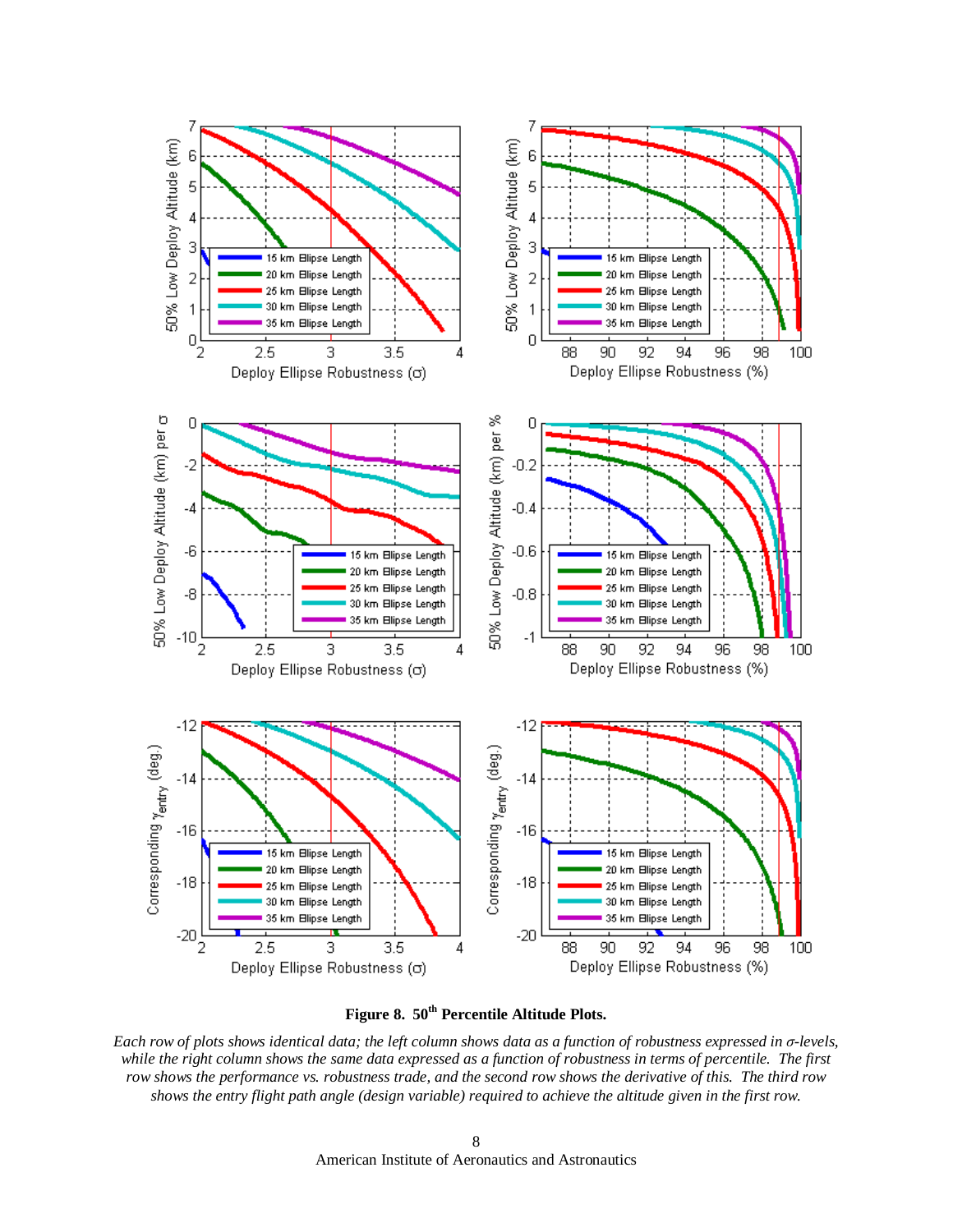asymptote near 100%, indicating that if a robustness requirement is set too high, very large benefits can be obtained in terms of performance if even a small relaxation in robustness is permitted. This highlights the potential value of conducting sensitivity studies with respect to robustness. In the case of a 30 km error ellipse and a  $3\sigma$  requirement for this scenario, these derivative plots do not show a compelling case for a change from the  $3\sigma$  requirement, but it is easy to see from Fig. 8 how a larger initial robustness requirement (e.g.  $4\sigma$ ) or smaller required ellipse length (e.g. 20 km) could indeed involve high sensitivities to the robustness requirement.

## *3. Entry Flight Path Angle Plots*

The third row of plots in Fig. 8 shows the entry flight path angles required to achieve the altitudes given in the first row (recall that this is the design variable that could be manipulated to yield the maximum attainable altitude for a given robustness requirement). These plots are important because they indicate to a designer *how* to design a trajectory to achieve the altitudes given in the first row. For example, achieving the maximum possible (5.8 km) median deploy altitude for a 30 km ellipse at the  $3\sigma$  level requires an entry flight path angle of -12.9°.

Of some interest is the fact that, much like the other sets of plots, the entry flight path angle also has an asymptote near the 100<sup>th</sup> percentile in deploy ellipse robustness. That is, as expected, the vehicle must enter the Martian atmosphere much steeper as the deploy ellipse robustness requirement becomes more stringent.

## **B. Secondary (99.87th Percentile) Altitude Plots**

It was indicated earlier in this paper that the quoted altitude performance was nominally chosen to be the median (50<sup>th</sup> percentile) value associated with the Monte Carlo set for a given entry flight path angle. However, depending on the user, it may be more appropriate to quote a more conservative altitude. Although this now begins to touch upon the trade between ellipse robustness and altitude robustness (see Fig. 6), a different quoted altitude can certainly be accommodated within the framework set forth here. For the design of MSL trajectories, the  $99.87<sup>th</sup>$ percentile (low) parachute deploy altitude is typically quoted (i.e. nearly the lowest altitude detected throughout all Monte Carlo simulations). For demonstration purposes, this  $99.87<sup>th</sup>$  percentile result is tracked in Fig. 9, which takes the same format as Fig. 8.

#### *1. Altitude Performance Plots*

Again, in Fig. 9, the first row of plots shows the fundamental trade between designing the trajectory for error ellipse robustness and designing it for altitude performance. The shapes of the curves in the first row are virtually identical to those in Fig. 8 but are shifted downward in altitude by roughly 800 m. For a 30 km ellipse length requirement, the difference between designing for 2.5 $\sigma$  (95.61%) and 3.0 $\sigma$  (98.89%) is a decrease in 99.87<sup>th</sup> percentile parachute deploy altitude by 940 m. In this example, a 3% increase in the risk of falling outside the 30 km ellipse results in a 18% gain in parachute deploy altitude. Note that the 940 m altitude gain in this case is nearly identical to the 930 m gain for the median altitude mentioned earlier; however, this results in a slightly larger percentage increase because the 99.87<sup>th</sup> percentile altitudes are shifted downward by several hundred meters with respect to the  $50<sup>th</sup>$  percentile altitudes.

#### *2. Altitude Performance Derivative Plots*

Interestingly, the derivative curves in the second row of plots in Fig. 9 show little deviation from those of Fig. 8. This is significant because it suggests that the absolute sensitivities to robustness requirements are independent of the quoted altitude percentile. This is reflected in the example above where the difference in altitude performance between 2.5 $\sigma$  and 3.0 $\sigma$  was 940 m for the 99.87<sup>th</sup> percentile altitude and 930 m for the 50<sup>th</sup> percentile altitude. In other words, in the example above, this  $0.5\sigma(3\%)$  relaxation produces roughly a 930 m altitude gain regardless of the quoted percentile.

#### *3. Entry Flight Path Angle Plots*

As should be expected, the third row of plots in Fig. 9 is identical to the corresponding row in Fig. 8. As described earlier in this paper, the procedure for selecting the proper entry flight path angle involves selecting the angle which produces the highest parachute deploy altitude while still meeting a given ellipse length requirement. However, for this scenario (and for all practical ballistic entry scenarios), a steepening entry flight path angle simultaneously produces a monotonically decreasing ellipse length and monotonically decreasing deploy altitude. As a result, the entry flight path angle chosen is always the angle that produces exactly the maximum allowable ellipse length (e.g. 30 km). Thus, for this scenario, this selection does not involve consideration of altitude (the altitude is automatically maximized when the maximum allowable ellipse length is met) and, as a result, the entry flight path angle is not dependent on the quoted altitude percentile.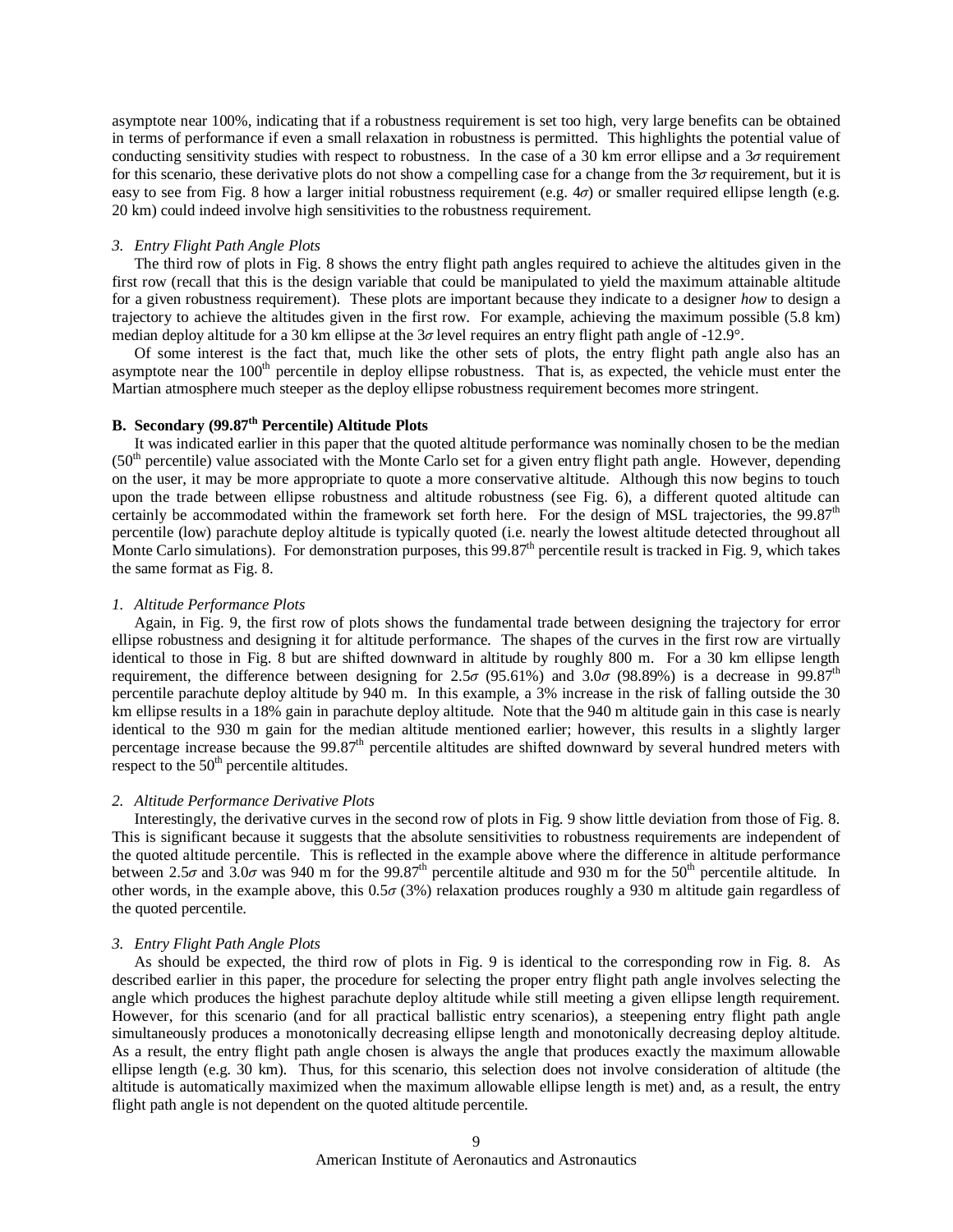



*Each row of plots shows identical data; the left column shows data as a function of robustness expressed in* σ*-levels, while the right column shows the same data expressed as a function of robustness in terms of percentile. The first row shows the performance vs. robustness trade, and the second row shows the derivative of this. The third row shows the entry flight path angle (design variable) required to achieve the altitude given in the first row.*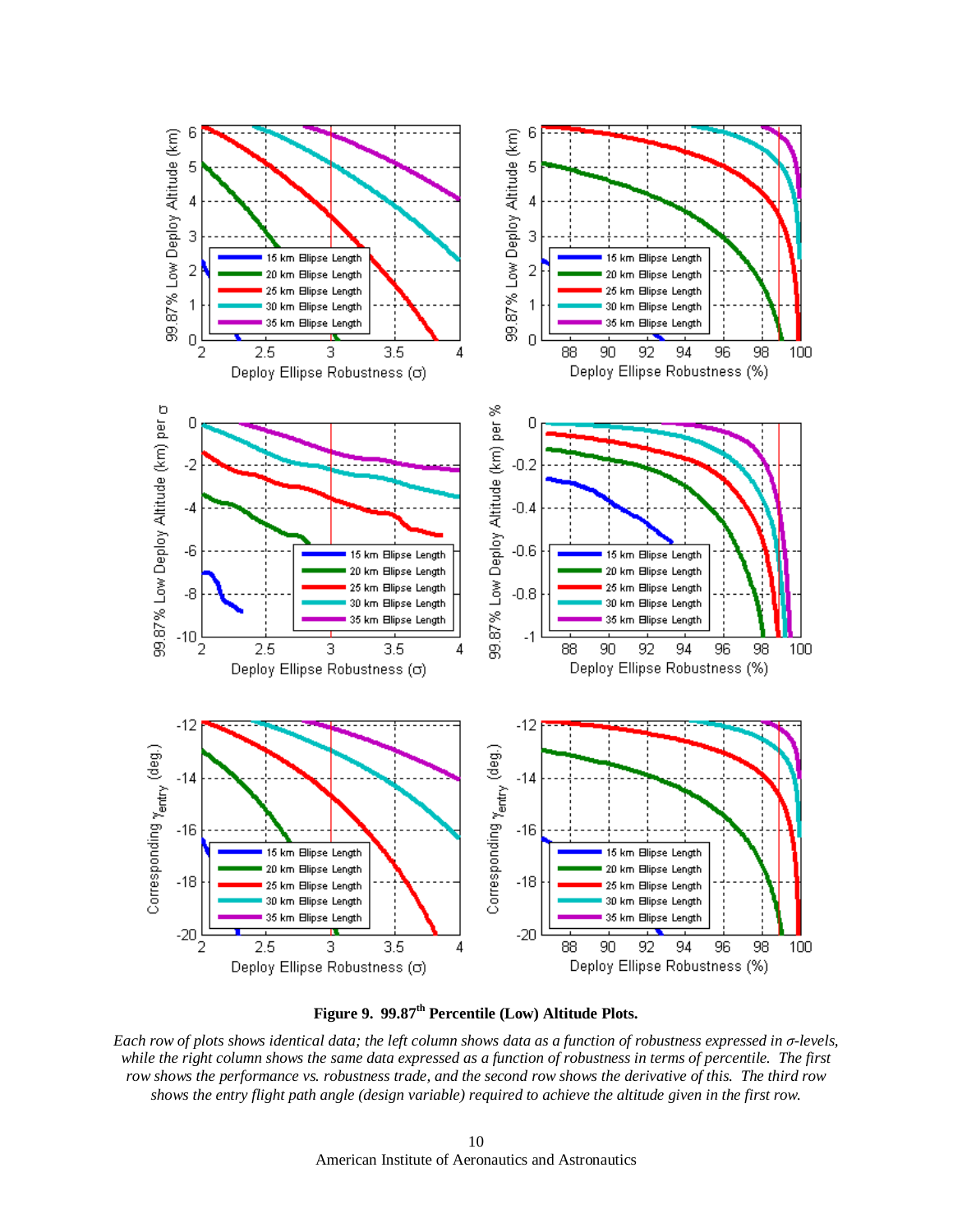## **IV. Conclusions and Implications**

This paper has presented an approach and a realistic example application for evaluating the performance implications of robustness requirements for Mars mission entry trajectory design. The study began with a discussion of the potential origins of  $3\sigma$  as a robustness requirement and highlighted the empirical "rule of thumb" nature of this requirement from non-aerospace applications. A discussion was also included on the treatment of robustness as a distinct objective. An analysis framework and method was presented which involved the manipulation of design variables to effect trades between performance and robustness objectives. The scenario for which this method was illustrated was the ballistic entry of an MSL-class Mars entry vehicle. In this case, the design variable was entry flight path angle and parachute deploy altitude performance and error ellipse robustness were the objectives of interest. Resulting plots show the sensitivities between these objectives and trends in the entry flight path angles required to design to these objectives.

## **A. Choosing the "Best" Trajectory**

As discussed earlier, trajectory performance should be recognized as distinct from trajectory robustness. The implication of this is that robustness should be treated as a tradable parameter in trajectory design (for example, not stringently set to  $3\sigma$  without traceable justification). As a result of this tradability, the definition of a "best" trajectory depends on the designer. However, plots such as in Figs. 8 and 9 can facilitate the narrowing of the trade space by allowing the designer to visualize performance vs. robustness trades. Key features of such plots are nearvertical or near-horizontal lines, which indicate regions of the trade space where small sacrifices in one objective can produce large gains in another. In the case of the scenario examined here, the requirement of a 30 km,  $3\sigma$ parachute deploy error ellipse fell in a region of the trade space without a clear, compelling reason for modification; that is, modest decreases in the robustness stringency produced modest increases in the parachute deploy altitude. Thus, in the example case, one might consider a  $3\sigma$  requirement reasonable. However, it was clear that some regions of the trade-space exist – particularly at small-ellipse, high-robustness regions – where small relaxations in the robustness requirement produce large gains in parachute deploy altitude. Overall, this suggests that when robustness requirements are too stringent, large gains in performance can be made for small sacrifices in robustness. Plots such as Figs. 8 and 9 allow the designer to identify on a mission-by-mission basis how stringent "too stringent" actually is.

Additionally, a note should be made regarding limits to the relaxation of robustness. In reality, it is highly unlikely that a designer would relax robustness past a certain point even if large performance gains were possible. In part, this is because entry is one of a series of events involved in mission success; even if this total mission chain were as short as five events, an 80% probability of success for each event would result in an overall probability of success of just 33%. No reputable entry trajectory designer would design to the  $80<sup>th</sup>$  percentile (i.e., that one in five cases would fall outside the error ellipse), and it is unlikely that the 90<sup>th</sup> percentile would be acceptable. Of course, this is the nature of objectives – if robustness could be relaxed without bound, it would not be a design objective. A more realistic lower bound might be the 95<sup>th</sup> percentile, but the exact limit is likely a soft one that depends on what performance gains can be obtained, the visualization and analysis of which have been outlined here.

#### **B. Future Considerations**

Demonstrated here was a realistic but relatively simple example of trading performance and robustness. This example is considered realistic in the sense that the vast majority of past missions to the surface of Mars have utilized a ballistic entry, and this procedure could be easily re-executed for any ballistic entry. Although conceptually nearly identical, practical complications increase as the number of free design variables increases (e.g., in lifting entry trajectories). For example, the true MSL entry will involve hypersonic guidance using a threesegment bank profile as a reference. Several variables are required to define this bank profile, and these design variables must be included when constructing the framework of Fig. 5. In order to execute the procedure outlined to construct Figs. 8 and 9, Monte Carlo simulations must be executed for many combinations of these design variables (constructed in the form of a grid or, more intelligently, through a design of experiments). The computational power that this requires could place practical limits on the complexity of the problem that is considered. However, a simple next step might be the analysis of a two-design-variable problem. For example, the Viking missions of the 1970s utilized a lifting entry but with a full-lift-up bank profile. In this case, the two design variables would be entry flight path angle (just as in this study) and vehicle lift-to-drag ratio (controlled by the designer through, for example, center-of-gravity placement).

Another avenue for pursuit farther in the future may be the addition of objectives to the trade-space. For example, altitude robustness was not explicitly considered here, and considerations such as heat rate and heat load